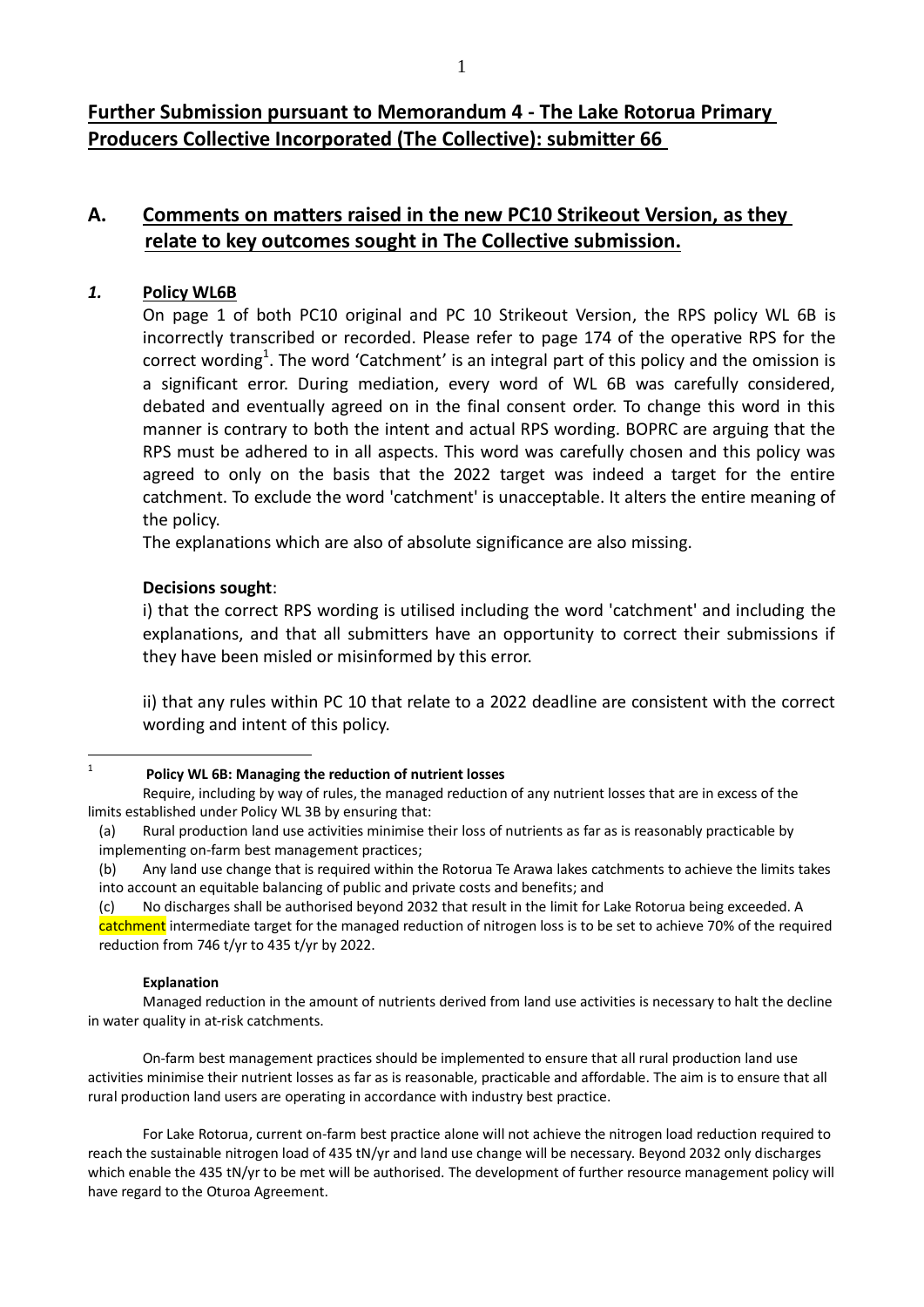## *2.* **Table LR 1 and Policy LRP4** (pages 2 and 6)

We object to the removal of the word 'target' and to the substitution of the word 'targets' with 'limits'.

The Regional Policy Statement at the bottom of page 96 uses the following wording in section 2.9.1 Water Quality & Land Use:

"*...In catchments at risk, the Statement sets overall target levels to which specific contaminants are to be reduced, including nitrogen into Lake Rotorua in particular, but does not dictate how the reduction is to be achieved. The Regional Water and Land Plan is to require managed reduction of discharges until each at-risk catchment's target level is met."*

## The Oturoa Agreement is also quite clear in its intent:

Clause 13 "*...work with farmers to develop individual farm plans and collective solutions to meet nutrient reduction targets."*

*Clause 15 "options that will achieve the nutrient reduction targets needed from rural land…"* 

**Decision sought**: The Collective oppose the removal & substitution of the word target/ targets with limits in table LR 1 and Policy LR P4.

## *3.* **LR P1** (page 6)

1

The substitution of the word 'land' for the words 'farming activity'.

RPS Policy WL 5B on page 173 of the Operative RPS<sup>2</sup> makes it clear that the allocation should be amongst "*land use activities*". In addition, LR P16 of PC10 Strikeout Version provides for:

"nitrogen losses from all sectors located within the Lake Rotorua ground water catchment..."

The Integrated Framework includes all aspects of nutrient contribution; it is not limited to just farming activity. This change eliminates the ability to apply the Integrated Framework as intended to all nutrient sources.

**Decision sought**: reinstate 'land' instead of 'farming activity' throughout PC 10

# *4.* **LR P11** (Strikeout Version - page 8)

Use of the words 'avoid' & 'continued operation'.

This Policy is unclear. Submitter 70 requested more directive & outcome based wording to the original LR P12. This new wording does not achieve this outcome.

Decision Sought: adopt the submitter's recommendation of a Discretionary activity status for LR P11 of Strikeout Version.

# *5.* **LR R 8 (vi) and LR R9 (vi) and LR R10 (vi)** (pages 18 and 20**)**

The Collective have real concern with BOP Regional Council reserving control over the mitigations & methodology used to meet NDA's and MRT. Relevant Industry bodies &

 $2$  Policy WL 5B: Allocating the capacity to assimilate contaminants

Allocate among land use activities the capacity of Rotorua Te Arawa lakes and other water bodies in catchments at risk to assimilate contaminants within the limits established in accordance with Policy WL 3B having regard to the following principles and considerations: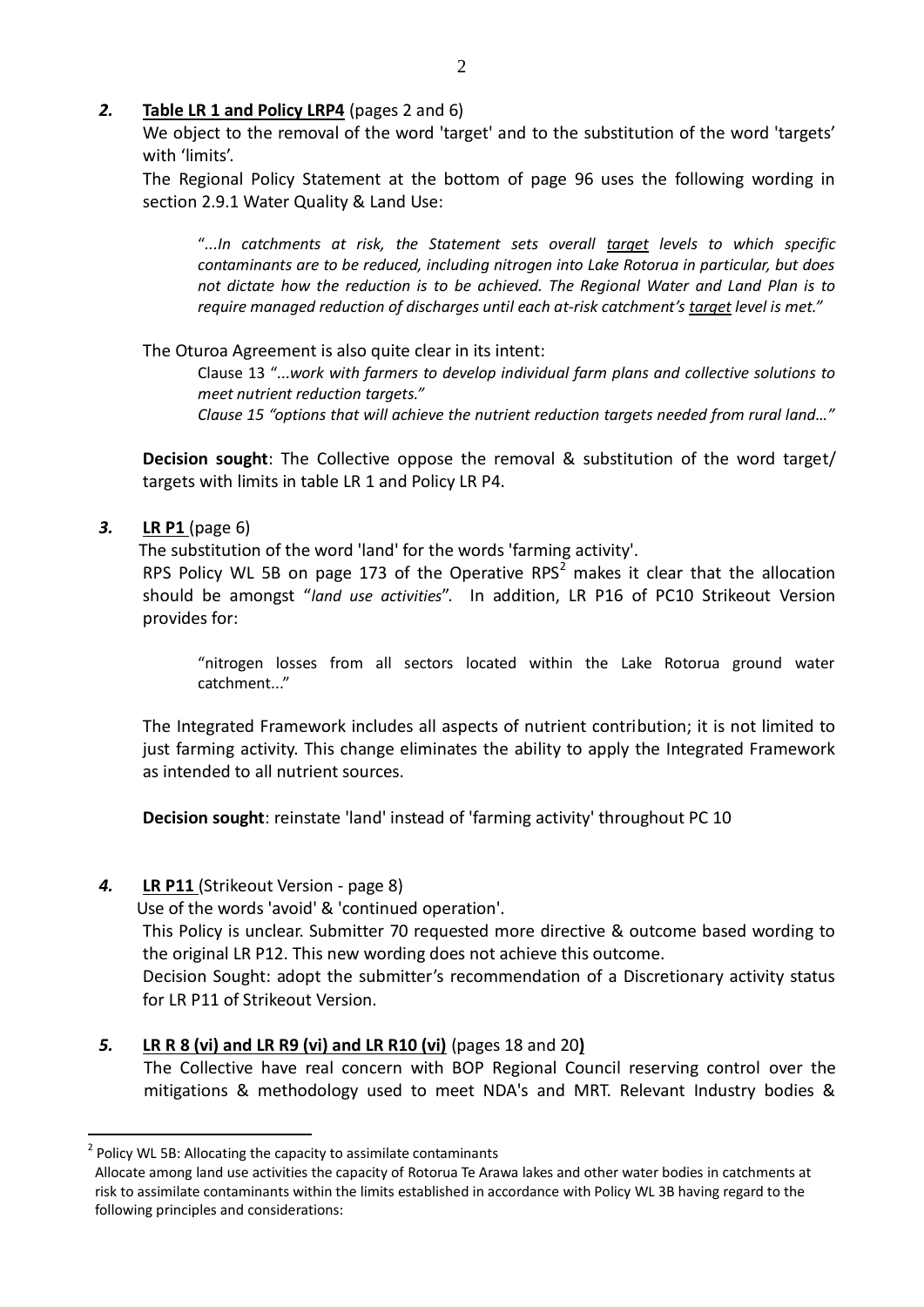Also

## *6.* **LR R 9 (b)** (page 18)

*"……Management Plan has been prepared for the property/farming enterprise by a suitably qualified and experienced person…."* 

This takes away the right of the land owner to determine how they manage their operation in the most efficient and effective manner. The wording implies that the 'expert' does not have to get the final approval from the land owners. Thus it implies it is the 'expert's' not the 'owner's' plan.

## **Decisions sought**:

- i) Delete LR R 9 (b)
- ii) We object to the Farm Management Plans being used as a point of compliance. The Overseer file should be the primary point of compliance and we ask that Council remove all references to Farm nutrient plans as the primary point of compliance and we ask that they are replaced with the Overseer file output number instead.

## *7.* **Definitions:** (pages 22 -24)

1

- *'Start points'* we support the new definition of 'start points' but believe a clear definition of 'benchmark' is required as well.
- *'Commercial Dairying'*

This definition was not requested by submitter 21. The rules themselves define whether a dairying enterprise is covered by a particular rule or not and are not dependant on such a definition. This term is not used in PC 10 rules or policies.

Decision sought: Remove this definition as superfluous and factually incorrect.

*'Managed Reduction Target'*

The RPS is quite clear on reduction targets. The correct wording of WL 6B (c)states:

"*A catchment intermediate target for the managed reduction of nitrogen loss is to be set to achieve 70% of the required reduction from 746 t/yr to 435 t/yr by 2022."* 

Furthermore the definition on page 236 of Appendix A appended to WL 6B<sup>3</sup>,

<sup>&</sup>lt;sup>3</sup> "Managed reduction: In relation to nutrients and water quality, "managed reduction" means planned progressive *lowering of excess nutrient losses; where a target date exists, the progressive lowering is to reach the nutrient limit by that date."*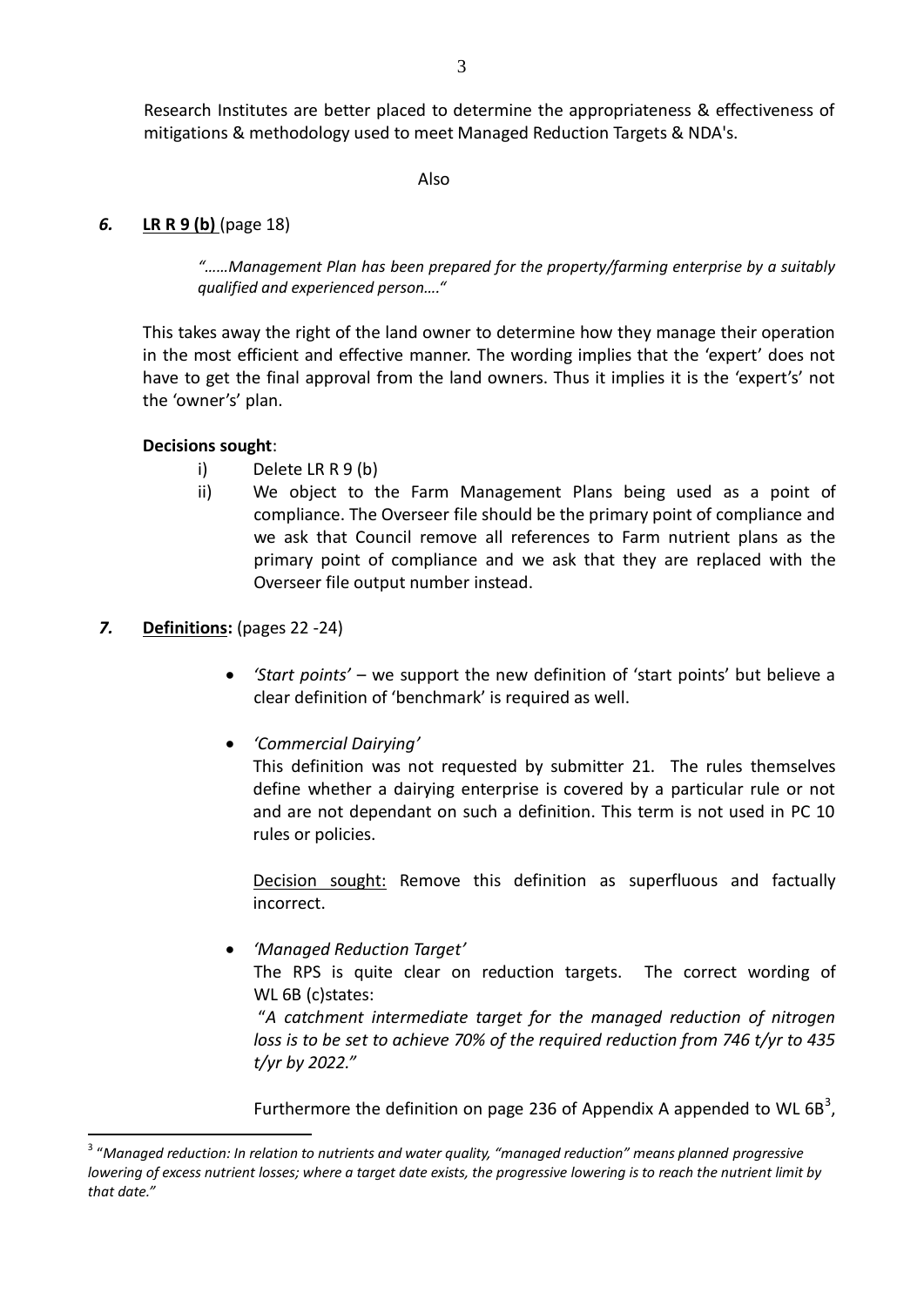(which Council have strongly relied on in order to argue for staged reductions), demonstrates that there was never an intention to have a particular 2027 target. This point was debated strongly during the StAG process by members of The Collective.

Clearly there is no target date of 2027 in the RPS. The requirement in PC10 to reach any additional target by 2027, or on a five-yearly basis is therefore at odds with WL 6B.

Further the key words in WL 6B(c) are 'catchment' and '2022'. Council have turned a catchment target into an individual target and so any rules relating to this date can, at most, only allow for a share of the catchment target to be placed on an individual land owner's shoulders.

Finally the only absolute target in the RPS is the 2032 target.

# Decisions sought:

- i.) Remove the 2027 and any reference to five-yearly targets.
- ii.) Remove the reference to, and use of reference files; for the reasons outlined throughout these submissions.
- iii.) Ensure the 2022 target is a whole of catchment target.
- '*Nitrogen Discharge Allocation'*

The Collective has no objection to the term 'allocation' being used instead of 'allowance' throughout PC 10, however The Collective opposes the addition of the words ...*'They are expressed as a percentage of the relevant reference files' to this definition.* 

Decision sought: Delete all comments about, references to, and use of 'reference files' both in the definition section and throughout PC10.

# *8.* **Schedule LR Three** (page 31)

The Collective oppose the requirement to now supply information in an Excel spreadsheet format. This requirement will force many land owners to purchase independent contract help just to format the requested information. Not everyone has the ability to use spreadsheets or the software. PC 10 rules apply to land of 5ha or more. Both submitters only requested that Council has a clear format of information requirements, and did not request the adoption of complicated computer programs.

# *9.* **Schedule LR Five: Overseer and Reference Files** (pages 34 -37)

 We continue to object to the use of reference files and endorse the comments made by Fonterra in their Statement of Evidence. We stated in our original submission that industry should report on sector progress and still endorse this. Council's compliance program merely duplicates what is already happening in industry.

*10.* **Schedule LR Six: Nutrient Management Plan Requirements (NMP)** (pages 38 -40) The Collective object to the additional statement on page 38 that:

"...*Nutrient Management Plans are the primary point of monitoring & if necessary*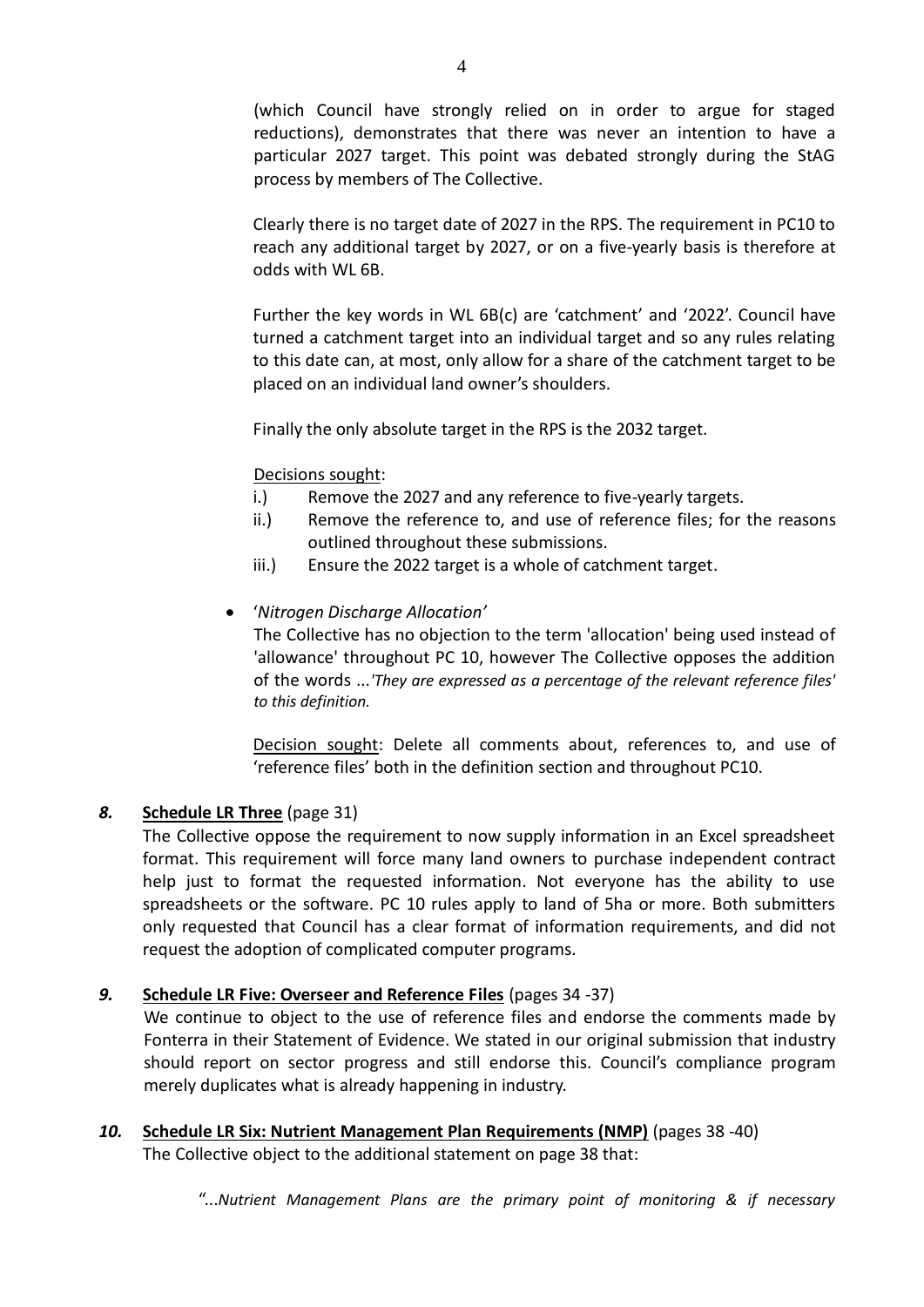*compliance, particularly the mitigation actions, described land uses and Overseer input parameters specified in the Nutrient Management Plan."*

It was agreed during the collaborative process at StAG that the primary point of compliance for PC 10 would be the Overseer file. Also that how an enterprise managed its internal nutrient loading did not matter, so long as the nitrogen output from the property did not exceed the Benchmark, the 2022 & 2032 NDA target. The Overseer file is the sum of all the block activity in and out of the farm, and very quickly demonstrates that an enterprise is on target.

It is only the property NDA and the Overseer file output information that informs the Catchment nutrient loading *not* pre-planned actions.

Decision sought:

Delete all reference to the NMP being the primary point of compliance.

# **B. Comment on matters raised in the section 42A report and the further evidence of Council, as they relate to key outcomes sought in The Collective submission.**

### *11.* **Alum Dosing**

### **Page 7 – 2.3.1 - [16]**

We challenge the statement that Alum Dosing is not a long-term solution for Lake Rotorua. There is no definitive science to support this statement at this time. It is based on conjecture. Professor Hamilton took a precautionary approach when he advised that more research is necessary to establish the long-term viability of alum use. We support this position. The report 'Sediment survey in Lake Rotorua' (Document 615, McIntosh (2012) and Abell et al (2012) concluded:

*"sediment survey data do not support the hypothesis that Al accumulated in the main basin of Lake Rotorua."*

We ask that statements are based on definitive science.

### *12.* **The Integrated Framework**

#### **Page 10 – 3.1.3 - [10]**

The Integrated Framework was endorsed at StAG, however it was understood by participants during that consultation process that compliance of the NDA would be via Overseer; there was at no time an agreement to police 'on-farm' actions by farmers. The consensus was always that Council were not trying to tell farmers 'how to farm'. The acceptance of the Integrated Framework was made solely on this basis.

#### *13.* **Proposed Rule Framework**

## **Page 11 - 3.2.1 - [20]**

PC10 is not a relatively lenient regulatory approach. Complete changes of land use will be required in some instances. BOPRC staff and elected representatives have publicly stated that these rules will be the hardest in the country. No other Operative Plan requires a 35%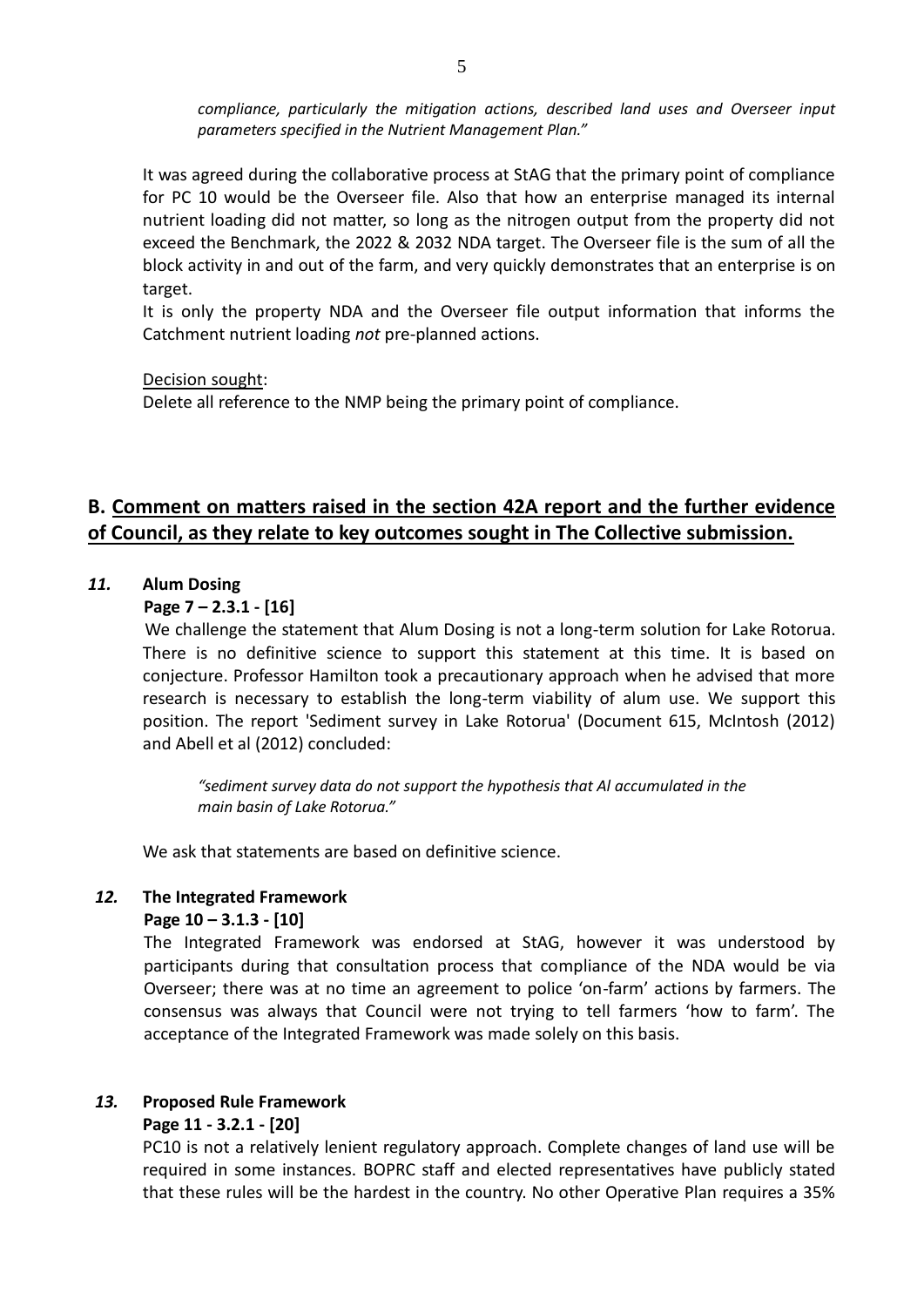reduction for a single industry sector.

# **14. Nitrogen Allocation**

# **Page 12 - 3.2.2 - [27]**

The comment that NDA's are "*summed*" and this is "*the limit required to be met by 2032*" (in order to achieve the required reductions into the lake), is *not* correct now that we know and understand the effect of different attenuation percentages within each sub-catchment. It is not correct to say all nitrogen reduction has the same effect on the lake.

# *15.* **Nitrogen Management Plans:**

# **Page 12 – 3.2.3 - [29] and [30]**

The fact that property owners can assist the approved Council contractor in preparation of a NMP, and that they are able to be reviewed, is *not* evidence of any ability to achieve the requisite NDA. It is the Overseer file output figure that indicates if the sum of the on-farm mitigations has resulted in the required NDA. By using Overseer files, as opposed to Farm plans, it allows property owners to adopt the latest innovations and technology for the betterment of the environment without breaching their consent. The Overseer file should be the only point of compliance as discussed at STAG.

# *16.* **National Policy Statements**

# **Page 17 – 4.2 - [22], [24] and [26]**

We challenge the implication that the consultation undertaken decades ago around water quality issues with the community, addresses all the requirements of the NPS and of today's Community values.

# *17.* **Local Government Act 2002**

# **Page 20 – 4.5.1 – [39] to [42]**

StAG members only endorsed the concept of land owners having a NMP as a planning tool and as a way of assessing potential mitigation actions and their effect, on the property NDA in order to ensure compliance by the year 2032. It was believed throughout this process that the primary point of compliance would be the property Overseer file.

There is, we submit, a strong divergence from this agreed understanding following the disbandment of StAG, and apparently following legal advice to BOPRC on the use of Overseer as a regulatory tool. We have sought, but been denied access to this legal advice, and take issue with the advice if this is indeed what it recommended.

*18.* Furthermore When 90% of submission points have been either ruled out of scope or rejected, without definitive scientific or economic data to support these rulings, it suggests a closed mind. As such we submit that consultation has not been complied with according to the definition of 'consultation' in the Act.

# *19.* **The Regional Policy Statement and Operative Regional Plan**

# **Page 24 – 5.3.1 - [13]**

BOPRC are seeking to persuade the Commissioners that discussion of the RPS is out of scope.

We support the legal submission of Federated Farmers dated 6 March in this regard.

The Collective seek to persuade you that irrespective of any decision on this, there is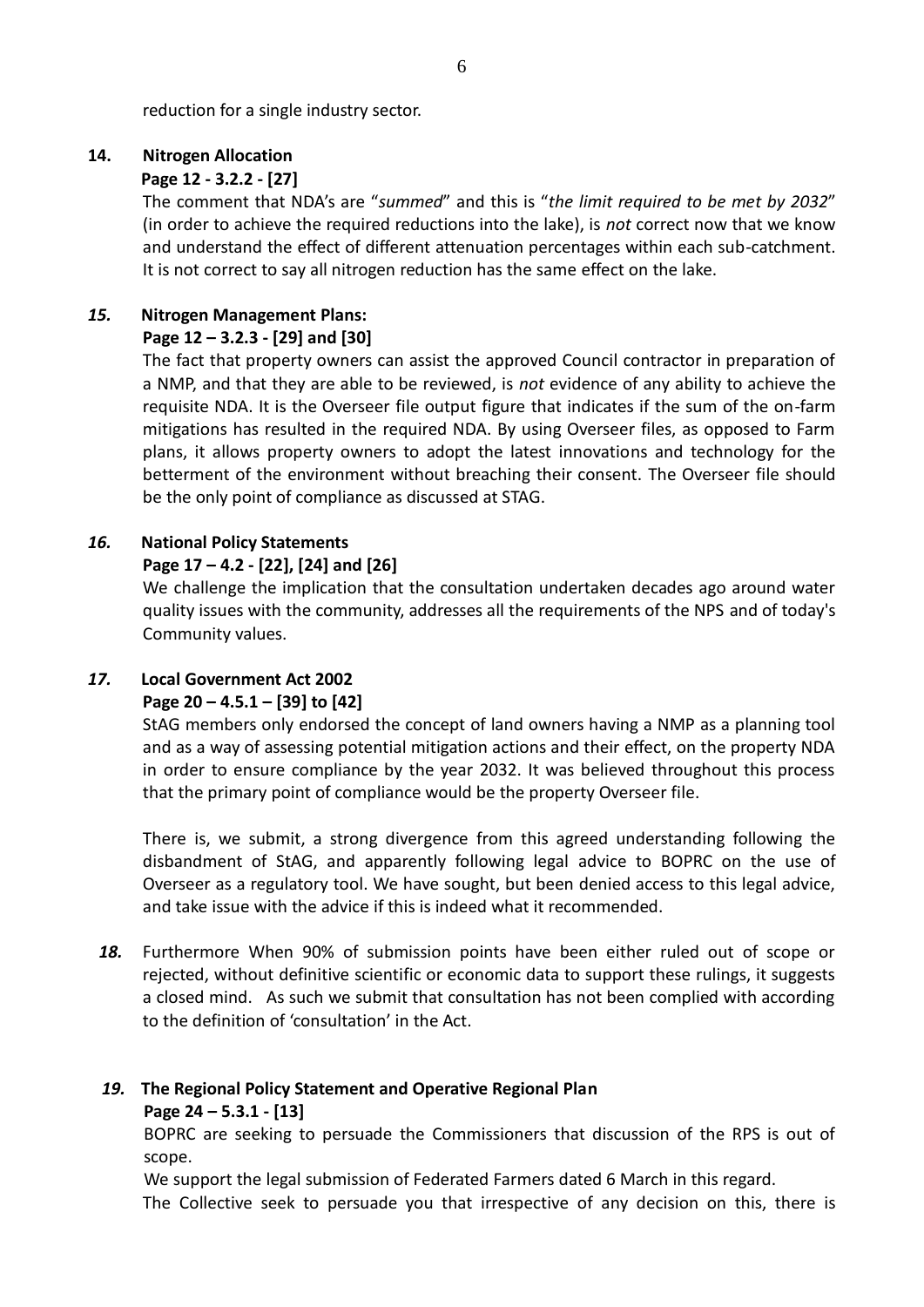sufficient additional knowledge on the science affecting the water quality of Lake Rotorua, that the decisions made, to pursue the current restricted rules approach, should be reevaluated. The lake behaviour over the last few years has shown that many of the assumptions and models used in developing the RPS were incorrect. There is far better knowledge and understanding of lake and land dynamics. Any plan change should have regard for the latest knowledge.

### *20.* **The Management of Phosphorous by Plan Change 10 Page 27 - 5.3.3 [28]**

The statement that: "without *Alum dosing the lake remains co-Limited...",*  is factually incorrect. The lake will remain P (or Co-limited) without Alum provided that the P concentration in the lake is less than 20ppm and/or the ratio of N: P is greater than 16:1.

An extract taken from the report titled *"Predicting the effects of nutrient loads, management regimes and climate change on water quality of Lake Rotorua"* written by Hamilton, McBride, White and others ERI 005 states:

*"Reducing solely N or P would little constrain phytoplankton biomass during periods when phytoplankton would otherwise be co-limited, or limited by the alternate nutrient species. Furthermore, attempting to reduce phytoplankton production by Plimitation via P load reduction may be difficult to achieve on a sustainable basis, given the natural geological enrichment of phosphorus in aquifers within the Rotorua catchment (Timperly 1986). Focus solely on N load reduction could potentially increase the risk of cyanobacterial blooms if there were periods of adequate P , and Nlimitation sufficient to induce proliferations of heterocystous species that could fix atmospheric N to meet the shortfall in their nutritional requirements for N (Wood et al. 2010)."*

## *21.* **Page 27 - [29]**

We are concerned with the statement that*:*

*" …alum dosing is not a permanent or long term solution..."*

In the absence of further research and scientific knowledge this statement is not based on fact, and is pure supposition.

## *22.* **Page 28 - [30]**

It is stated that Anthropogenic **P** reductions are "*extremely difficult"* Equally it could be stated the Anthropogenic **N** reductions are extremely difficult.

Further in Doctor Stephen's Statement of Evidence, in his conclusion at 7.7 he states that:

*"..a lack of knowledge about P-mitigation hinders knowledge of whether N- and/or Pmanagement is more appropriate for achieving a TLI* ≤*4.2 in Lake Rotorua. Of more concern, is that if Prof. Hamilton is correct to suggest P-management to a P-limiting concentration is unlikely, then a 320 tonne reduction in anthropogenic TN-loads proposed by PC 10 will likely degrade water quality further by promoting potentially toxic cyanobacteria dominance...."*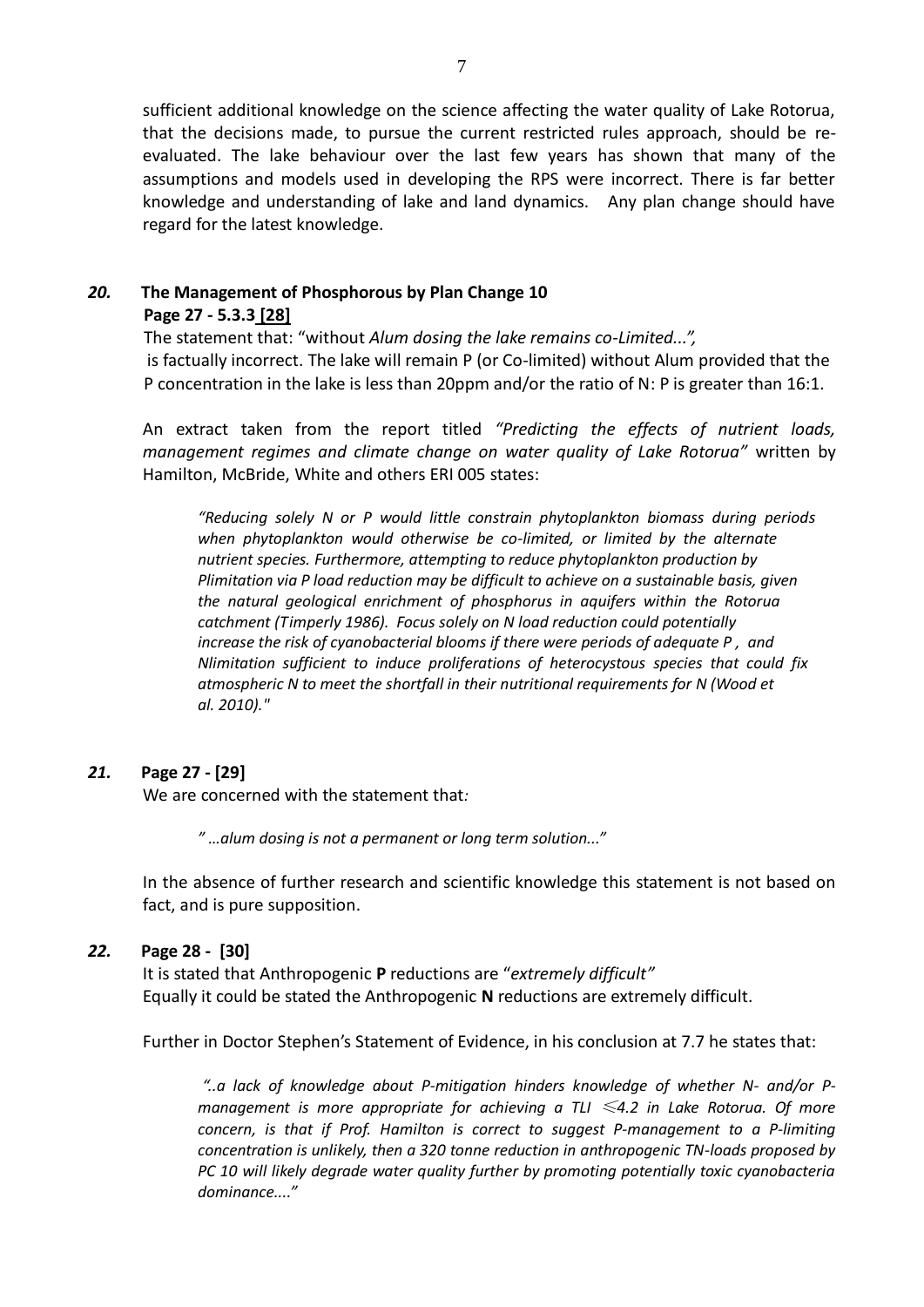This position is fully accepted by Professor Hamilton at 15(k) of his Statement of Evidence, where he also states that:

*"It is important to decrease phosphorus loads together with nitrogen loads to reduce the potential for potentially nitrogen-fixing cyanobacteria blooms."*

It is therefore of real concern that if Professor Hamilton is correct in his suggestion that a shift from P-management to a P-limited concentration is unlikely, then the 320 tonne reduction in anthropogenic TN loads proposed by PC10, will likely degrade water quality by promoting potentially toxic cyanobacteria blooms.

Doctor Stephens therefore maintains, at 7.5, that this knowledge gap *must* be filled by way of access to: "*robust, evidence based scientific input at 5-yearly intervals*", as it is clearly imperative that Council ensures that P reductions occur in tandem with N reductions, and we support this position.

It cannot be emphasised enough that there is now a consensus of science from both Professor Hamilton *a*nd Doctor Stephens that it is imperative to reduce P in order to avoid a worsening of the lake water quality by an increase in cyanobacteria blooms.

But more than that, Doctor Stephens also maintains at 7.2 (d), that in addition to the above concern there is:

*"robust scientific evidence*" for *"The sustainable P load needing to be met irrespective of reductions in N loads, to result in co- or P-limitation at TLI ≤4.2.*

Doctor Stephen's evidence is therefore that the TLI will not be met in any event by a focus on N alone.

Therefore it is nonsensical to argue as Council does in the s42A, that PC10 must proceed as it is simply too difficult to achieve the P reductions, as the TLI will simply not be met without a solution being found to that problem.

**Without a rule and a plan that takes account of both N and P, PC 10 will fail to achieve its objective TLI and worse than that it will likely cause the very harm it is designed to prevent.**

## *23.* **Page 27 [33]**

We dispute the statement that:

*"Phosphorous limits for Lake Rotorua will need to be set (RPS WL3B) (NPS-FW) but this is not expected to change the level of reductions of Nitrogen required "*

This is in direct contradiction to the evidence of Doctor Stephens as above at [22], as well as the earlier evidence of Professor Hamilton presented in his following report: *"David P.*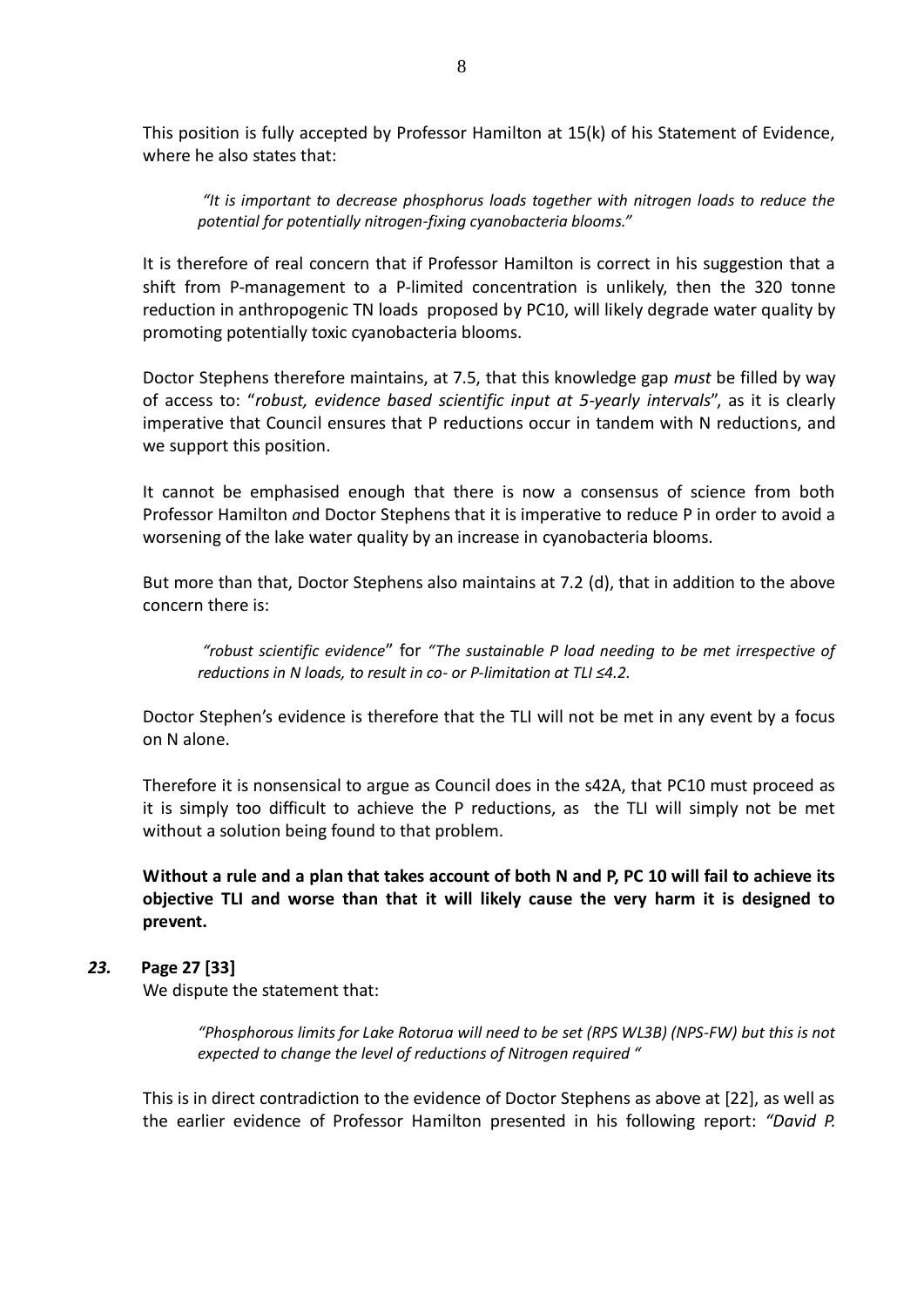Hamilton, Chris G. McBride & Hannah F.E. Jones 2014<sup>n4</sup>, which clearly showed firstly that there were alternative combinations of N and P that could achieve the required TLI, and secondly that the current Target TLI would not be reached by targeting N alone. This position is further supported by Professor Hamilton in his Statement of Evidence in paragraph 15(K), where he states only modelled scenarios with alum will meet the TLI target.

Please see also the Rotorua 'Science Evening' report; 'Phosphorus loads to Lake Rotorua', by D. Hamilton, Grant, Tempero, McBride and Abell. The last power point slide from David Hamilton's presentation shows a Summary of annual phosphorus loading to Lake Rotorua as follows:

|                                             |       | <b>Annual Loading t P/y</b> |                 |
|---------------------------------------------|-------|-----------------------------|-----------------|
|                                             | Total | Anthropogenic               | <b>Baseline</b> |
| <b>Dissolved</b><br>reactive<br>Phosphorous | 27.7  | 6.1                         | 21.6            |
| Particulate<br>phosphorous                  | 21    | 17.3                        | 3.7             |
| Total<br>phosphorous                        | 48.7  | 23.4 (43-64%)               | 25.3            |

- $\bullet$ To achieve a TLI target of 4.2 would require an estimated reduction in TP of 10-15 t  $Y^1$
- $\bullet$ Anthropogenic TP loading would need to decrease from c.23.4ty<sup>-1</sup> to 8-13 t y<sup>-1</sup>

## *24.* **The Use of Sub-Catchment Plans**

#### **Page 31, 5.3.4 – [46]**

<u>.</u>

We disagree with the statement that sub catchment plans:

#### *"will not result in reducing diffuse sources of Nitrogen"*

We believe it is only through the use of sub-catchment plans that efficient and effective reductions of both N and P be achieved. The ROTAN Annual report by NIWA (attached to expert witness Rutherford's Statement of Evidence), shows the different attenuation rates in each sub-catchment, that are only now known. Sub-catchment plans are therefore the only way to maximise the effectiveness of the investment for the Incentives fund, the gorse fund and for land management changes.

**Paragraph [42] on page 30** of the Section 42A states the many attributes of sub-catchments which are the precise reasons why plans need to be drawn up at the sub-catchment level.

<sup>4</sup> *David P. Hamilton, Chris G. McBride & Hannah F.E. Jones 2014. Assessing the effects of Alum dosing of two inflows to Lake Rotorua against external nutrient load reductions: Model simulations for 2001-2012. Environmental Research Institute Report 49, University of Waikato, Hamilton, 56 pp.*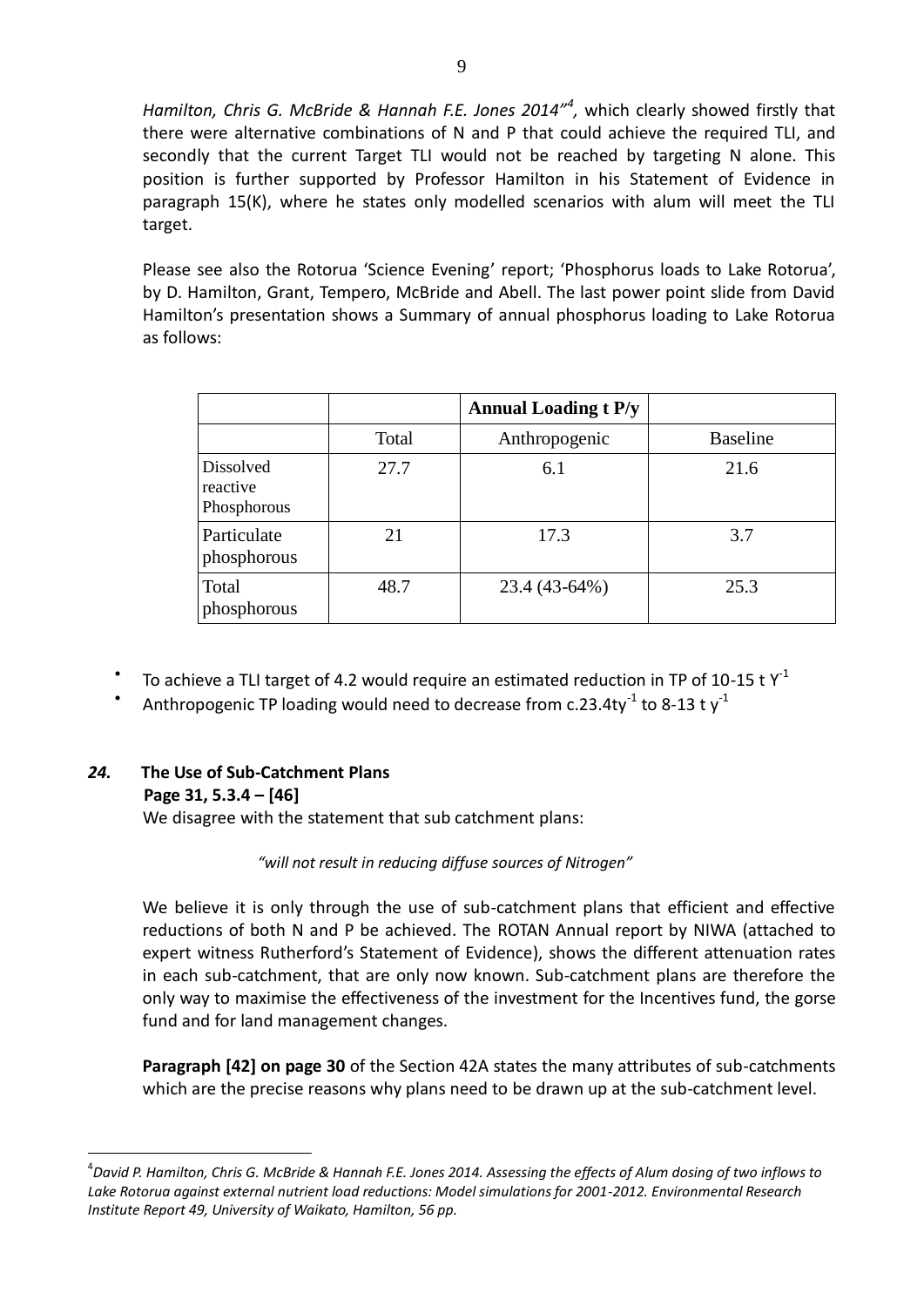# *25.* **Lake Rotorua Nitrogen Loads and Science**

## **Page 33 – 5.3.5 [53]**

we agree that: "*The 435t/N limit has been reiterated through numerous scientific research reports completed since the 1980's"* , but it has been simply taken as read until the recent ROTAN Annual review, which appears to be yet another reiteration rather than a scientific re-evaluation of that target.

## *26.* **[54**]

Doctor Rutherford's report (ROTAN Annual) with due respect did not consider the effect of N: P ratio, or P concentrations on cyanobacteria growth and their ability to fix their own Nitrogen from atmospheric Nitrogen. The ability of algae to "fix" their own nitrogen significantly undermines the effectiveness of N mitigations to achieve a TLI of 4.2

*27.* In terms of the scope argument we respectively submit that PC 10 should not proceed unless it is the best way forward to achieve the target TLI. We maintain the position that the 435 target would not have been chosen by the community processes if the facts as they are now known, were known by the Community at that time. We further believe that PC 10 is not giving correct effect to the RPS policies individually or as a whole.

## **Decision Sought**:

PC 10 should be amended so that it is consistent with all the relevant Policies of the RPS, as well as with the true intent of those policies.

# *28.* **The Use of OVERSEER and Reference Files Page 36 – 5.3.6 – [67]:**

"*The use of Reference files provides an element of certainty and upholds the intent of the allocation methodology.* "

We dispute this statement and the use of reference files. We submit that they provide very little certainty. Council requires an enterprise to submit an Overseer file as the measure of nitrogen loss from the land covered by that enterprise. This is the most accurate and transparent measurement of actual loss. The reference file bears no similarity to the farm being measured by Overseer! The percentage calculated also has no relevance.

The only accurate measure of a farm nitrogen loss is the Industry accepted Overseer model. All farm systems are inherently different and cannot be averaged with any degree of accuracy for something as important as the property Nitrogen Discharge Allocation.

Evidence from the statement of Evidence of Richard Allen at 6.4, demonstrates that Fonterra has the ability to run large numbers of farm files; "*over 9000*", per year, with different versions of Overseer. This completely negates the need for reference files with their inherent inaccuracies, and the use of Reference files as a means of measuring a property's NDA.

Further on reading the evidence from DairyNZ and Fonterra in Richard Allen's Statement of Evidence, we submit that there is clear evidence that reference files add too much distortion from reality, to be fit for purpose.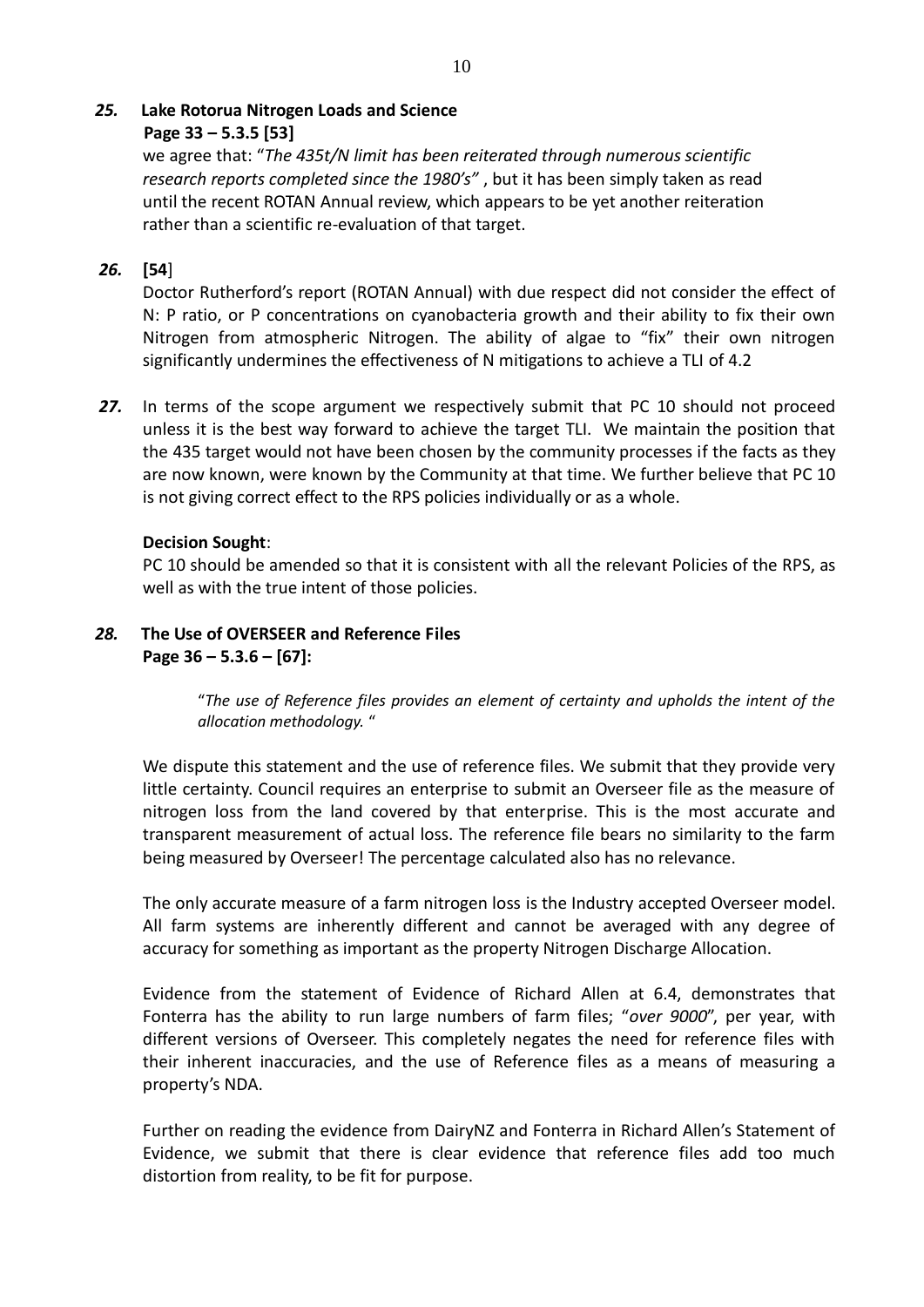# *29.* **The Use of Nitrogen Management Plans**

**Pages 43- 44 – 5.3.8 – [102] – [109]**

We support the use of Overseer as the primary compliance point, (as was the agreed understanding during the Stag Consultation process). We do not agree with the concerns raised in these paragraphs about the use of Overseer as a compliance tool. Compliance can occur at any point following the first 3 year (or 5 year) period when using a 3 yearly (or 5 yearly) rolling average.

The Council are using circular arguments to justify the use of the Nutrient Management Plan for compliance, instead of using the agreed Overseer file numbers. **Paragraph 102**  correctly states that in-put regulation was rejected, yet at **paragraph 108** examples of inputs are listed (stock numbers, fertiliser use etc.) that will be used to establish "resource consent conditions". Council then goes on to maintain at **[109]** that this is not a high level of specificity! We do not agree.

We submit that using Overseer as the decision tool in developing the NMP, but not as the point of compliance, is counter intuitive and nonsensical.

## *30.* **Trading of Nitrogen under Plan Change 10 Page 46 – 5.3.9 - [119]**:

" .... *To not provide this "head start" may require any unachieved Incentives Scheme target to be allocated in the future."* 

We are concerned with the implication in this statement, (and elsewhere in the 42A report), that any failure to achieve any part of the Integrated Framework, including a failure by the Incentives Fund to achieve the 100 Tonnes, will fall back on the shoulders of the pastoral sector by way of additional rules. This clearly undermines the very integrity of the 'Integrated Framework'.

The Integrated Framework was developed by the Stakeholder Advisory Group. It was recommended to and accepted by Regional Councillors at a full committee meeting. It was agreed that neither would it be possible for pastoral land to achieve a greater reduction than the 140 tonnes currently required, nor would it be equitable to require this in view of the legacy load to the lake which is the major contributor to the current state of the lake.

'The Lakes Rotorua and Rotoiti Action Plan 2009' states: *"Internal loading in Lake Rotorua is 360 tonnes/yr nitrogen and 36 tonnes/yr phosphorus* "

Central Government agreed and provided funding to secure 100 tonnes of Nitrogen, independent of the pastoral requirement. Local Government of the day also agreed and provided additional funding to create what is now known as the 'Incentive Fund'.

It is essential that this understanding is honoured by all parties; through all future plan changes and science reviews and that the agreed 100 tonnes remains the responsibility of Local Government and is not passed back to the pastoral sector to mitigate in the future.

As noted in the section 32 economic report by Parson, Doole, etc., **none** of the modelled dairy farms could get down to their NDA without trading, yet PC10 bans trading until after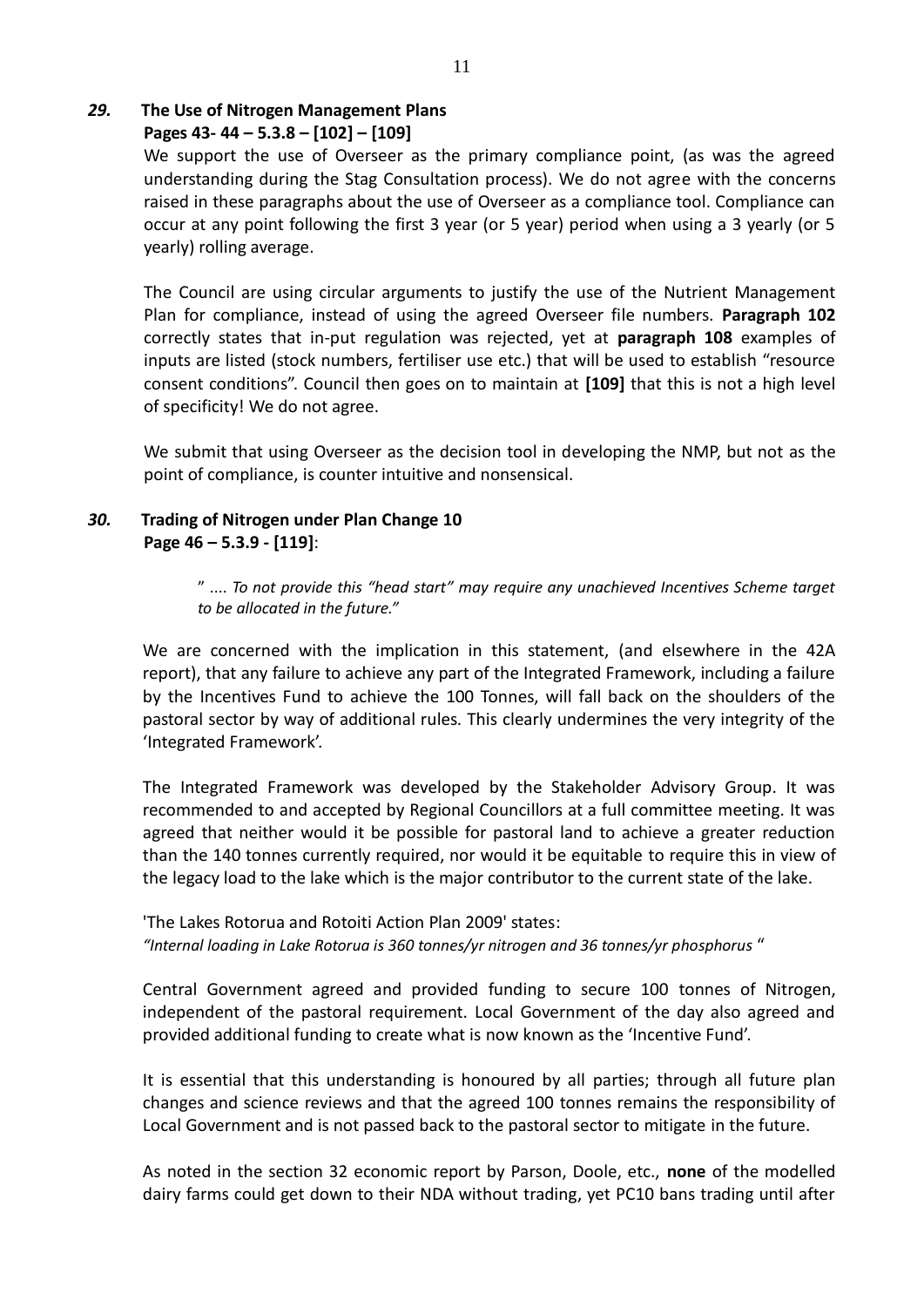2022 and puts significant restrictions on trading after that date. These restrictions will significantly curtail the efficiency resource allocation.

# *31.* **Allocation from Forestry and underutilised Maori Land Page 51 – 5.3.10 – [145]**

We fully endorse paragraph 145:

*"Recent economic analysis suggest that the existing allocation to the dairy and dry stock sectors already may not be achievable in some cases, and any reallocation will impose increased costs and reduced flexibility. Reducing the allocation for the dry stock or dairy sector will further reduce the ability to achieve the targeted reduction, and further impact the viability of farm enterprises. The economic impact of PPC10 is outlined within the evidence presented by Lee Matheson; Dr Nicola Smith, and Professor Graeme Doole."* 

# *32.* **Impacts on Population Growth and the Operation of the Rotorua WWTP Pages 55-59 – 5.3.12**

As already submitted above at paragraph [30], we oppose any policy that shifts any further share of the Integrated Framework back onto the pastoral sector and onto individual farmers. The allocation method and the Integrated Framework were established following extensive consultation. To allow for a further burden from urban to pastoral in response to potential future changes is inequitable and will result in an even greater burden than the current one which is already difficult.

*33.* Increased demand on Infrastructure relates to subdivision, waste water treatment plant, roading, population increase; all of which contribute to nutrient loadings. All land use change must meet the allocated nitrogen allocation. NOTE **LR R10** allows trading only for farmland.

## *34.* **Economic Impacts of PC 10 Page 60 - 5.3.13 – [186]:**

*"These studies show that impacts will be different for different farms, with some farms being able to achieve the necessary nitrogen reductions."* 

The corollary from that statement is that many or most will not be able to achieve the reductions without significant economic harm.

The studies and reports also showed that none of their modelled dairy farms could reach the target NDA without trading N, which is of concern as it is unknown at this stage if there will be trading and /or if it will be economical to trade.

#### *35.* **[187]:**

**"***No economic research has concluded that the rule framework will have a devastating effect across the farmer sector. The results of economic studies for the Rule Framework are consistent in showing mixed impacts on the profitability of farming in the Lake Rotorua catchment"* 

The above statement is misleading on several aspects: None of the studies considered took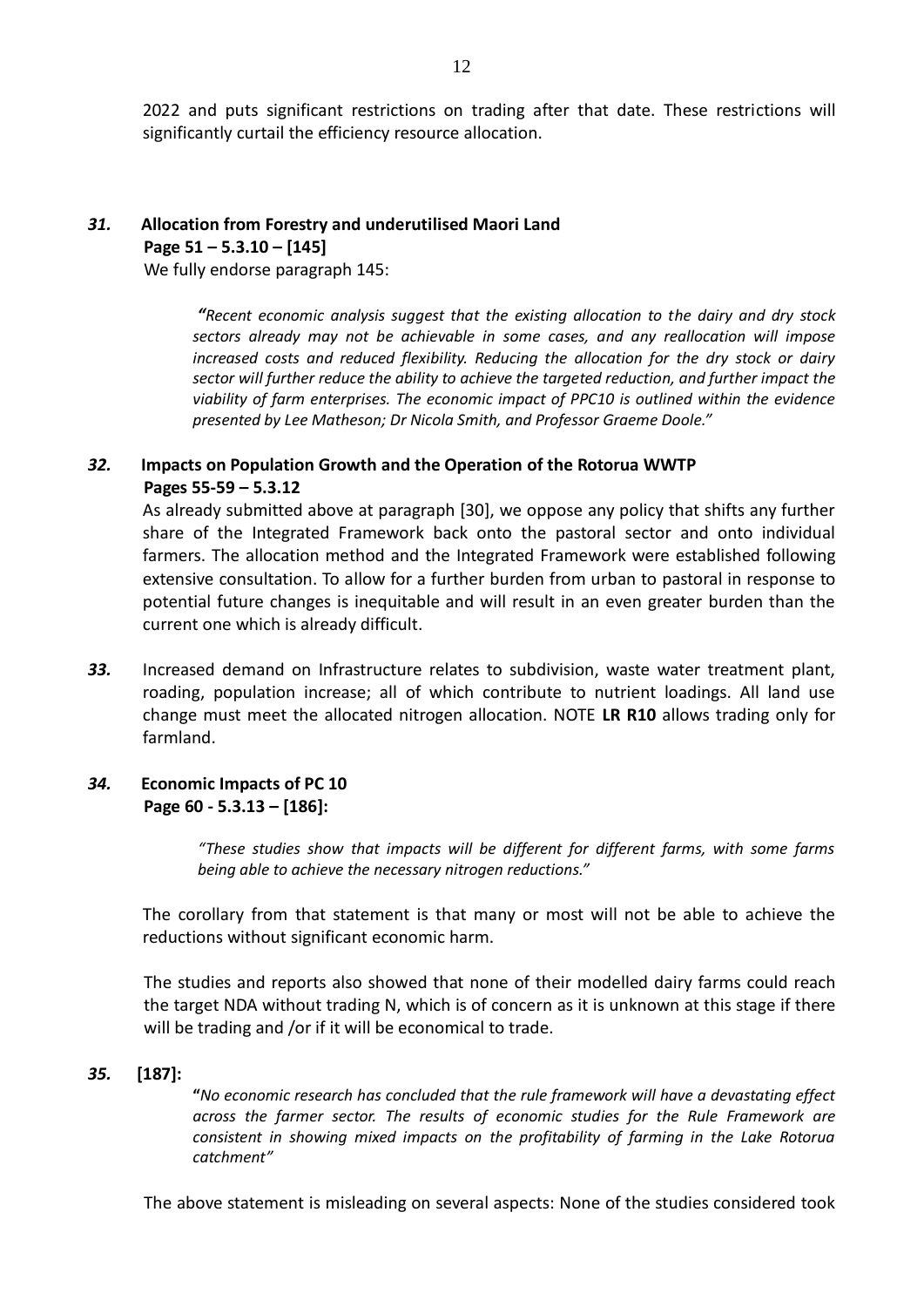into account property debt, servicing or taxation liabilities. The Farmer Solutions Project report estimates the cost to pastoral farmers of the new rules to be over \$88 million. This is without taking account of loss of capital & without factoring in debt and interest. The reports and staff comments made in public meetings clearly acknowledge that there will be devastating effects on individual businesses, and that it is inevitable that some will not survive the impact of PC10.

Furthermore it is of particular importance to appreciate that under pastoral farming in New Zealand, financial losses generally get exponentially greater per Kg Nitrogen mitigated, as the level of mitigation increases. This relationship between profit and Nitrogen mitigation is commonly called the Neal curve (named after Mark Neal of DairyNZ who first used this formalism).



<u>.</u>

This is an example of cost curves delineating the relationship between the abatement of nitrogen and the associated change in farm profit.

In addition it is noted that Professor Doole's paper<sup>5</sup> states the following:

*"When Implemented at a large scale, land use change is associated with significant economic and social upheaval."*

"Various case studies conducted over hundreds of farms show that reductions in leaching above 5-10% are likely to reduce farm income"

"Indeed, there currently appears to be no transformative practices or systems available that have the potential for wide adoption, alongside being capable of greatly reducing the environmental footprint of pastoral farming in New Zealand"

<sup>&</sup>lt;sup>5</sup> Paper by Graeme Doole, Professor in Environmental Economics at the Department of Economics in the Waikato Management School at the University of Waikato. Paper published in The Journal December 2016.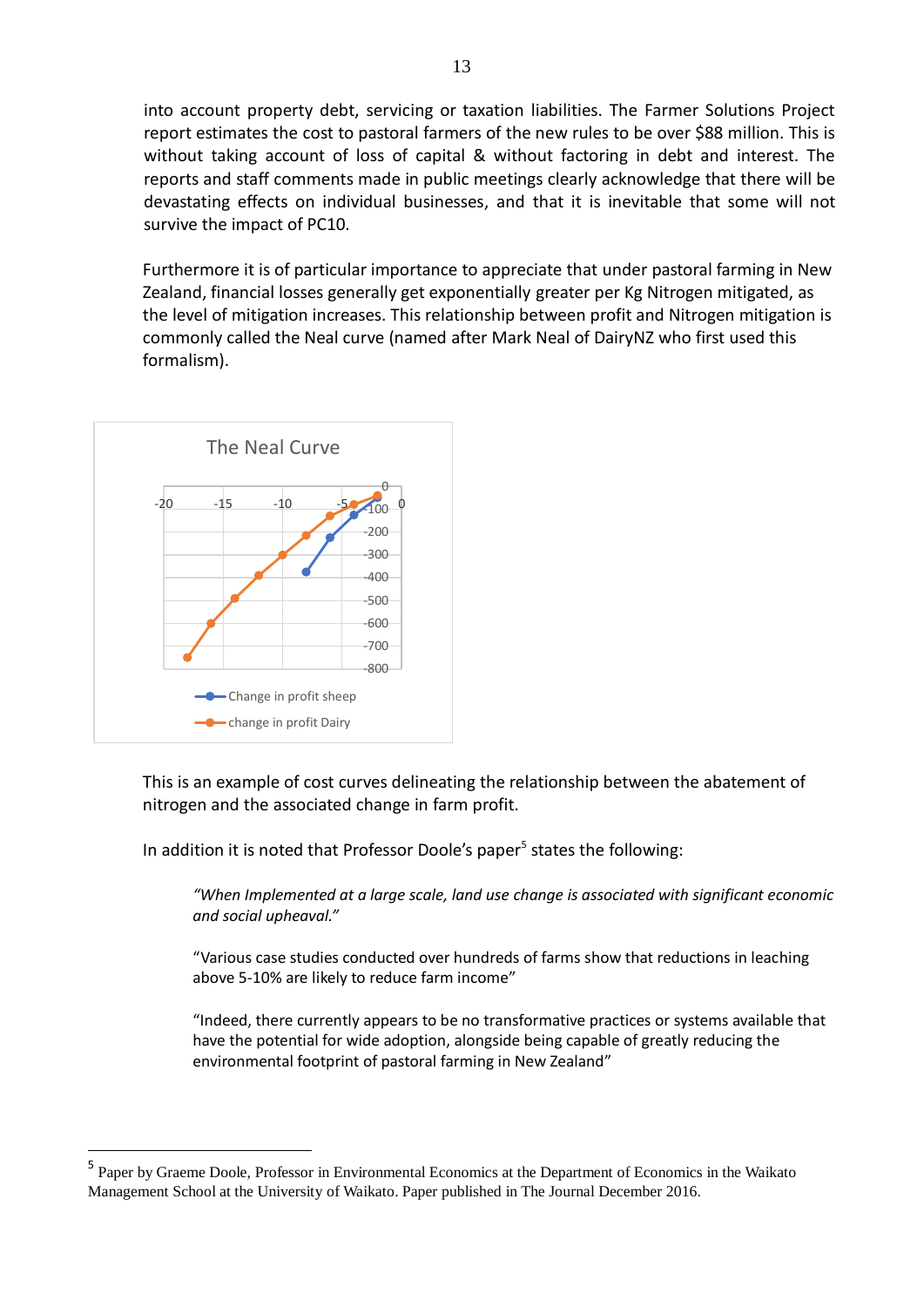### *36.* **Page 69 - Appendix 1 – Draft Compliance Platform**

*"Schedule LR Six includes a statement on Nutrient Management Plans being the primary point of monitoring and if necessary compliance"*

We oppose the NMP being the primary point of Compliance.

Council have stated that they are not in the business of micro managing farm businesses. Almost three years was spent working collaboratively at the Stakeholder Advisory Group working on specific tasks set by Council. It was accepted at that forum that the main point of compliance was the NDA. The measure of that NDA is via the property Overseer file. To allow for weather variations and the dramatic effect on pastoral land systems, the Collective requested a five-year rolling average for the assessments of Overseer figures. Even with a 5 Year rolling average properties can still be monitored using annual overseer files to see if property is tracking in the right direction.

*37.* It is the output Nitrogen figure i.e. the property NDA that should be the only measure of compliance. Actions must not be subject to control nor compliance, unless the property is deemed to be in breach of its NDA.

# **C . Conclusion**

*38.* The overarching hierarchy is as follows:

RWLP: objective 11: Requires Lake Rotorua to be at a TLI 4.2 **↓** RPS: WL 3B (c) Nitrogen shall not exceed 435 tonnes **↓** PC10: rules to achieve 435 limit

## *39.* **What has changed since the agreed RPS mediation which resulted in the 435 N target being established as a component of RPS WL 3B (c)?**

- a) Overseer has moved from version  $5.4 6.2.2$  (etc.). resulting in new understandings of attenuation and transport pathways.
- b) This new Knowledge of attenuation allows for targeted actions to manage/remove N from the flow path *before* it reaches the lake.
- c) This new knowledge of attenuation has also allowed for the possibility of targeting specific geographical regions within the catchment where N reductions will be effective in a much faster time span than in other areas.
- d) The true cost of the plan, (in excess of 100 million dollars), has become apparent.
- e) The lake has demonstrated it is P limited. Controlled and monitored use of Alum since the RPS process has resulted in the discovery of P and/ or co-limitation with resultant new options to manage it.
- f) There is a new and agreed Understanding of N: P ratios, the Importance of P loads, and the different P and N combinations. The necessity of targeting both nutrients, is now the consensus science.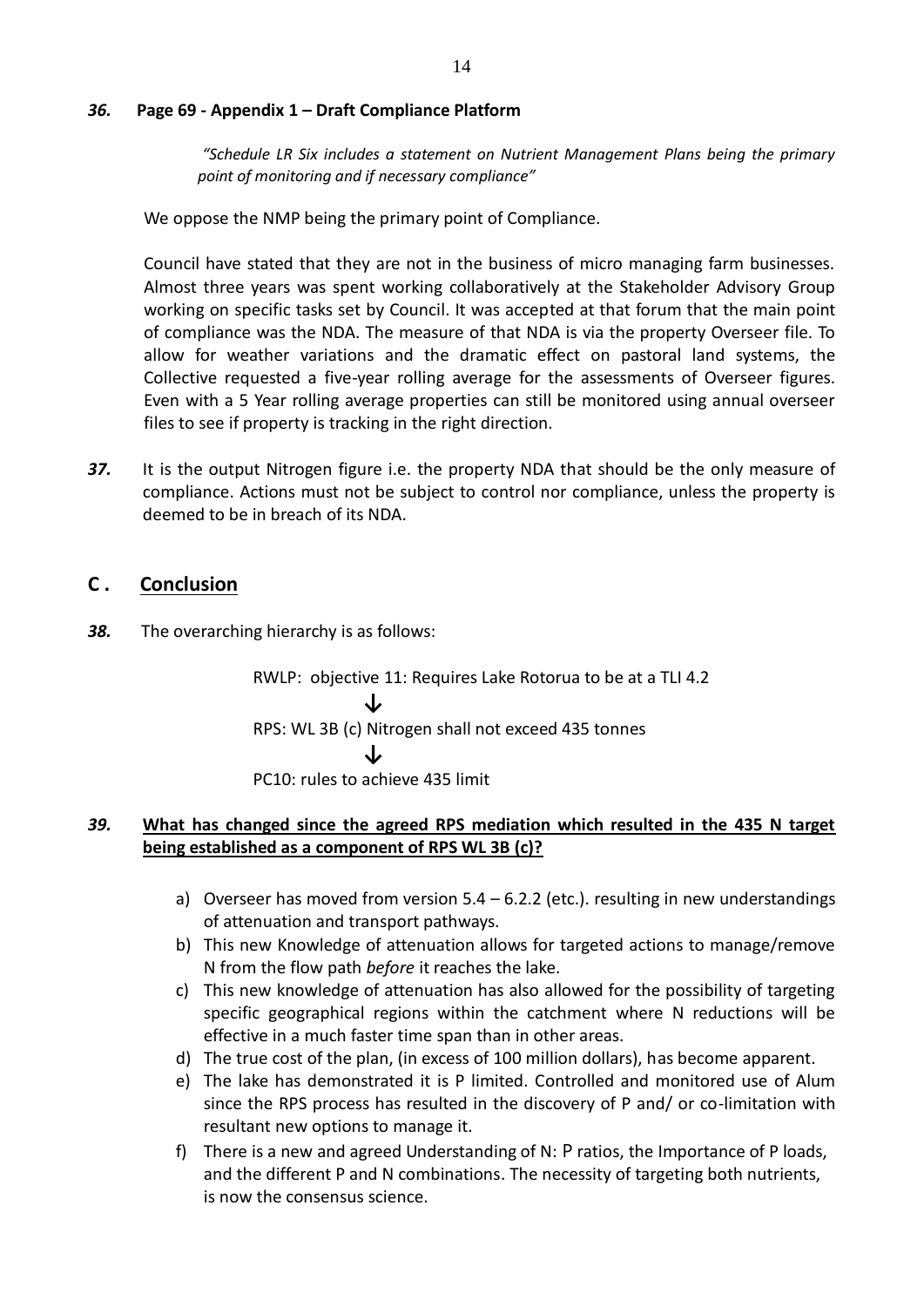- g) There is now a realisation of the risk of not achieving the lake's TLI, under PC 10 as notified, if there is a focus on N alone.
- h) There is an agreed risk to the lake of cyanobacteria blooms if PC 10 proceeds as notified.
- i) There is a managed but currently stable lake, albeit due to the use of alum. This stability provides the time and opportunity to stand back and review what is happening and the ability to use scientific learnings and advances to find the right solution. The community has the luxury of enough time to 'do this once and to do it right'.
- j) The NPS legal framework: We believe it is highly unlikely to have been complied with, by some good fortune, before it even existed. It is simply not plausible and we do not accept that the NPS has been fully complied with.
- *40.* The Collective believe that if the above listed knowledge had been at the RPS mediation table, the 435 target would not have been used in these policies. The appropriate target would have been the TLI of 4.2 and with hindsight, it is unfortunate that the 4.2 TLI was not used in its place.
- *41.* It is clear that the overarching goal of the BOPRC on behalf of the Rotorua Community is to ensure that Lake Rotorua meets the target TLI of 4.2. Page 173 of the operative RPS in the explanation for WL 3B at page 173, makes it clear that:

*"The 435 tonne annual sustainable nitrogen load for Lake Rotorua includes stream and groundwater flows, rainfall, and treated sewage effluent and excludes internal loads from the lake bed. The 435 tonnes is required to achieve the 4.2 trophic level index target currently set in the Regional Water and Land Plan. "*

The Collective support the Community goal of maintaining Lake Rotorua at this TLI.

- *42.* When the RPS was mediated it was widely believed that the only way to do this was to achieve a limit of 435 Tonnes of N. It is now apparent, on reading the Statements of Evidence of the science experts for the Council - Professor David Hamilton, and for DNZ and Fonterra - Doctor Tom Stephens that this is no longer the case.
- *43.* Not only are there alternative ways available to achieve the requisite TLI, but it is also now apparent that the TLI cannot be achieved through a limit of 435t of Nitrogen alone and furthermore that to do so would actually result in potential risks to the water quality of the lake.
- *44.* Doctor Stephen's evidence is that it is essential that reductions of P occur alongside, and in the correct balance with, any reductions of N.
- *45.* This can be either by way of continued alum dosing or by way of other phosphorus reductions or any combination of the two but this will need to occur.
- **46.** If Council are maintaining that there is currently no viable way to ensure the requisite reductions of P then PC 10 will fail, and so the pain and suffering of individuals and the loss to the Community, will have been in vain.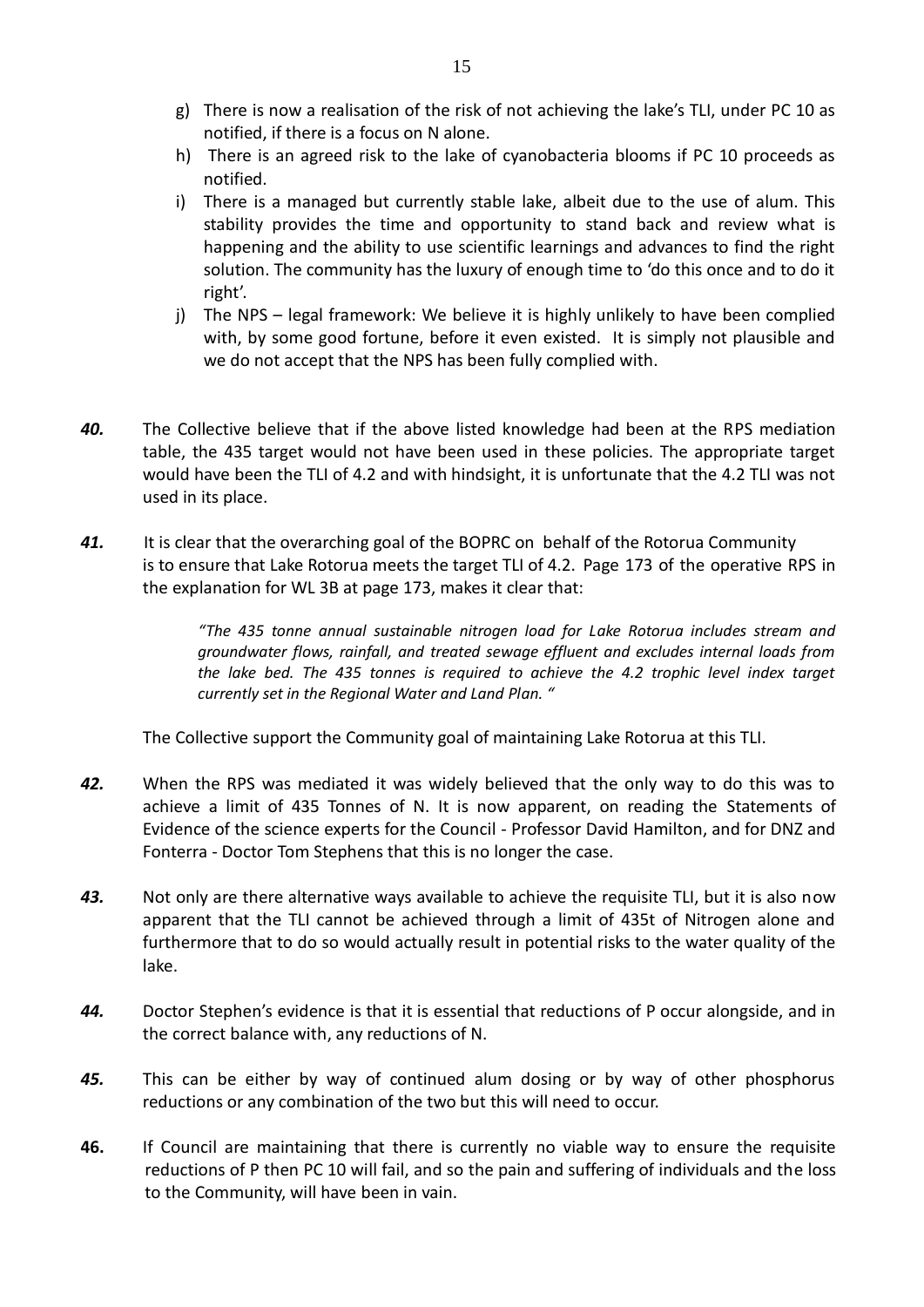- **47.** Furthermore, the current PC10 will not only fail to achieve the TLI but will actually put the community at risk of an increase of algal blooms; the very thing the Community sought to prevent by establishing the TLI target and the very thing that the rules seek to address in PC 10.
- **48.** It is clear that the science review should currently be under way, as agreed in the Oturoa Agreement, the science MOU of 2016, as well as in the notified draft PC10 rules.

Despite this we have now been made aware by Council staff that the science review is in fact on hold and will not proceed in 2017, nor indeed until PC 10 is finalised with all appeals resolved:

In an email of  $1<sup>st</sup>$  February 2017 written by Andy Bruere, in response to the following emailed question of The Collective written on 19<sup>th</sup> January 2017:

"What is happening with the Terms of Reference around the proposed Science Review for Lake Rotorua due to be undertaken in 2017"

## We were told the following:

*"The terms of reference for the science review are set out in Plan Change 10 LR M2......You will also be aware of MoU on Lake Rotorua Science and Policy Reviews, between BOPRC, LWQS and Collective. This specifies that BOPRC will carry out a review in 2017. However, the review is specified as part of Proposed Plan Change 10 which is currently subject to the RMA hearing process. As the science review is a specified requirement of PC 10 it would not be appropriate to commence any review until the outcome of the plan change is completed. This will be dependent on receiving decisions from the hearings panel during 2017 and also subject to the details of any appeals that may be lodged against that decision. Regional council staff will seek the views of the MoU parties when we are preparing for the science review."*

The Collective are incredibly disappointed by this attitude and believe that there is nothing to prevent the science review being commenced outside of this RMA process in accordance with the agreed understandings of the Oturoa agreement and the Science MOU. Indeed, to do otherwise is a disservice to the Community and an affront to common sense.

- **49.** The Collective submits that:
	- a. to proceed with a Plan which has now been judged likely to fail in its only goal, is contrary to common sense and good judgement.
	- b. to proceed with a plan which was in need of serious review before it even became operative and when the science review is imminent, is nonsensical.
	- c. there is a better way to achieve the TLI of 4.2, but more importantly than that the scientists believe that the science review is essential and that an alternative way forward is the only way to achieve the 4.2.
	- d. there is a real and unjustifiable risk in proceeding with PC10 prior to the review, on the premise that some Nitrogen is required in any event, because it is clear that PC 10 will cause irreversible harm to individuals and the community at large.